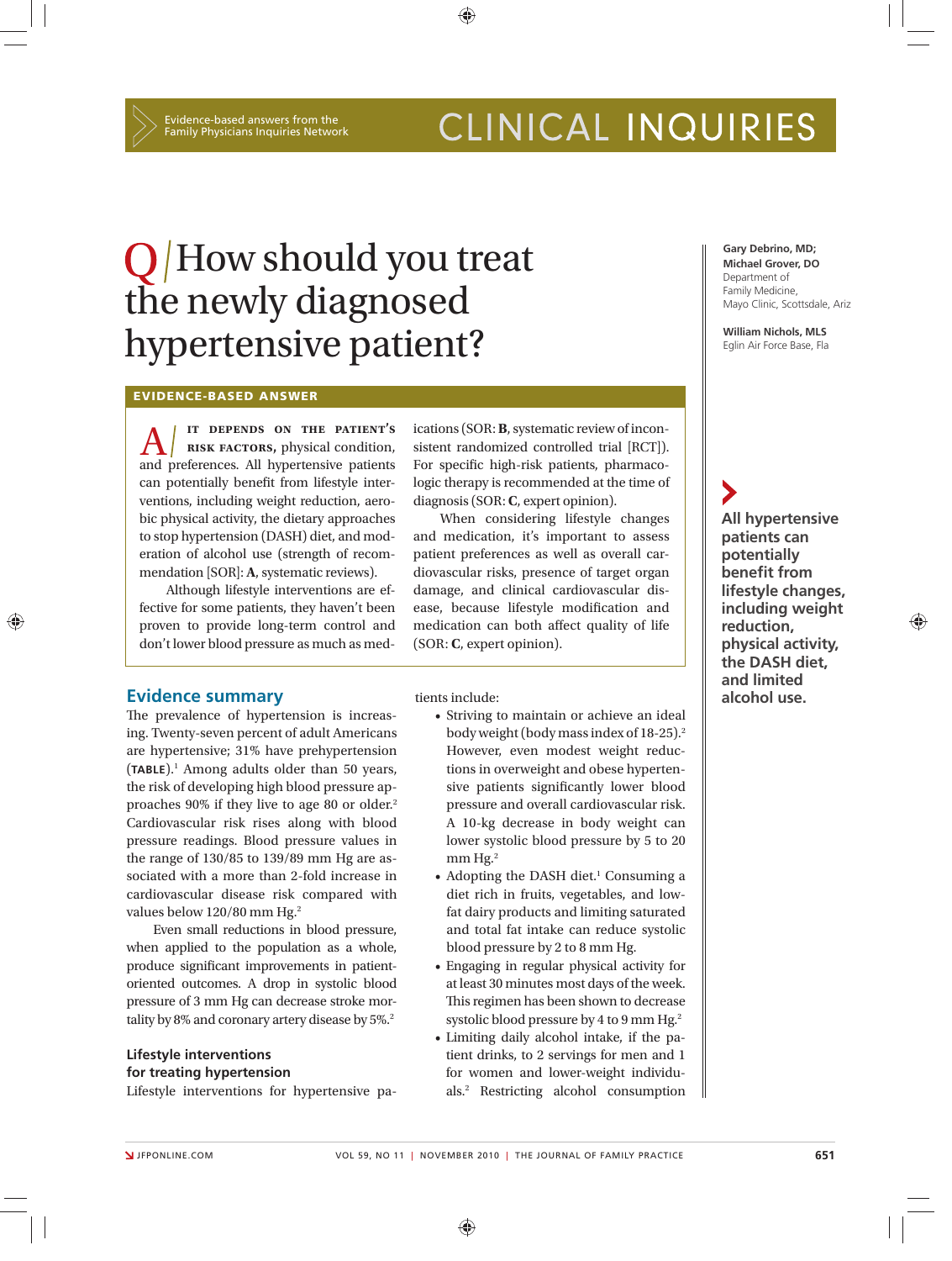**TABLE** 

## JNC7 classifications of blood pressure in adults

| <b>Blood pressure classification</b> | Blood pressure (mm Hq)                                   | Recommended follow-up |
|--------------------------------------|----------------------------------------------------------|-----------------------|
| Normal                               | Systolic <120<br><b>AND</b><br>diastolic <80             | 2y                    |
| Prehypertension                      | Systolic 120-139<br>OR.<br>diastolic 80-89               | 1 <sub>y</sub>        |
| Stage 1 hypertension                 | Systolic 140-159<br><b>OR</b><br>diastolic 90-99         | 2 mo                  |
| Stage 2 hypertension                 | Systolic $\geq 160$<br><b>OR</b><br>diastolic $\geq 100$ | $1 \text{ mo*}$       |

JNC7, Seventh Report of the Joint National Committee on Prevention, Detection, Evaluation, and Treatment of High Blood Pressure.

\*For people with higher values (>180/110 mm Hg), evaluate and treat immediately or within 1 week, depending on clinical situation.

Source: Chobanian AV, et al. *Hypertension*. 2003.<sup>2</sup>

may lower systolic blood pressure by 2 to 4 mm Hg.

Randomized controlled trials have consistently demonstrated that patients who combine multiple lifestyle interventions achieve the greatest benefits.<sup>3-5</sup> Success obviously requires patient motivation. Health care providers need to continually assess motivation and encourage adherence.

### **Most patients need medication, too**

Lifestyle changes alone haven't been shown to achieve the same long-term reductions in blood pressure as medication.5 Although some motivated patients can control their blood pressure solely by adjusting their lifestyle, few succeed in reaching and maintaining blood pressure goals. Continued attention to lifestyle should be encouraged both to control blood pressure and reduce overall cardiovascular risk, but most patients with hypertension need medication.

The Seventh Report of the Joint National Committee on Prevention, Detection, Evaluation, and Treatment of High Blood Pressure (JNC7) doesn't specify whether to offer a trial of therapeutic lifestyle change before starting

medication.2 Clinicians should negotiate interventions based on each patient's preferences, risk factors, and the presence or absence of clinical cardiovascular disease or target organ damage. Lifestyle changes and medication both can affect quality of life. Immediate pharmacologic treatment with 2 medications has been recommended in addition to lifestyle interventions for patients with stage 2 hypertension (**TABLE**).2

### **Recommendations**

The European Society of Hypertension provides recommendations for the duration of lifestyle interventions before trying medication. The recommendations are based on a complex scheme of overall cardiovascular risk assessment that takes into account traditional Framingham risks and other factors (such as obesity, C-reactive protein, and microalbuminuria), as well as the stage of hypertension.<sup>6</sup> The Society recommends starting drug therapy immediately in people with blood pressure >180/110 mm Hg. This blood pressure threshold drops in patients with increasing numbers of risk factors. For patients with lower, but still elevated, blood pressure, the recommendations call for

⊕

⊕

**lifestyle interventions work for some patients, they haven't been shown to provide longterm control and don't lower blood pressure as much as medication.**

**Although**